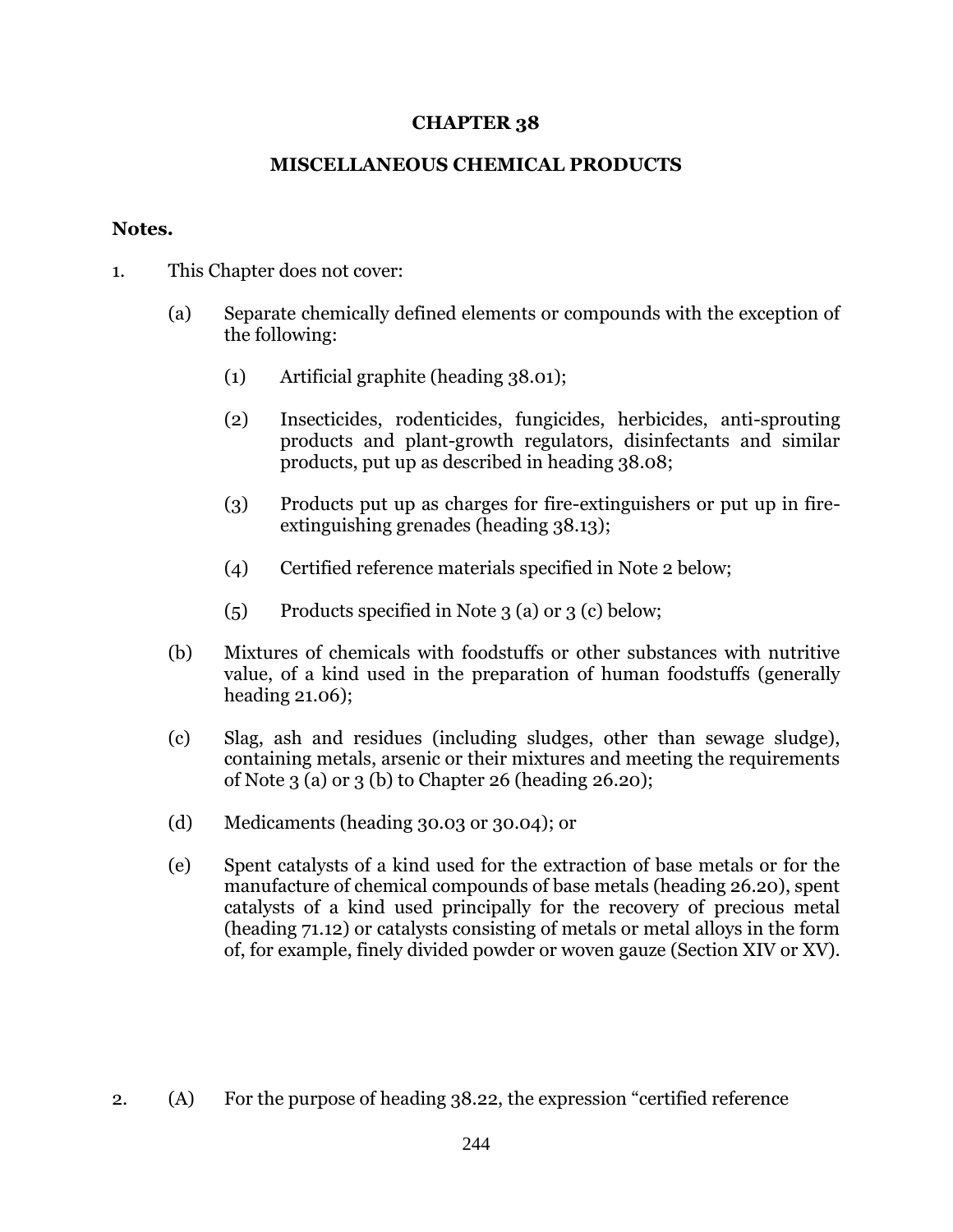materials" means reference materials which are accompanied by a certificate which indicates the values of the certified properties, the methods used to determine these values and the degree of certainty associated with each value and which are suitable for analytical, calibrating or referencing purposes.

- (B) With the exception of the products of Chapter 28 or 29, for the classification of certified reference materials, heading 38.22 shall take precedence over any other heading in the Nomenclature.
- 3. Heading 38.24 includes the following goods which are not to be classified in any other heading of the Nomenclature -
	- (a) Cultured crystals (other than optical elements) weighing not less than 2.5 g each, of magnesium oxide or of the halides of the alkali or alkaline-earth metals;
	- (b) Fusel oil; Dippel's oil;
	- (c) Ink removers put up in packings for retail sale;
	- (d) Stencil correctors, other correcting fluids and correction tapes (other than those of heading 96.12), put up in packings for retail sale; and
	- (e) Ceramic firing testers, fusible (for example, Seger cones).
- 4. Throughout the Nomenclature, "municipal waste" means waste of a kind collected from households, hotels, restaurants, hospitals, shops, offices, etc., road and pavement sweepings, as well as construction and demolition waste. Municipal waste generally contains a large variety of materials such as plastics, rubber, wood, paper, textiles, glass, metals, food materials, broken furniture and other damaged or discarded articles. The term "municipal waste", however, does not cover:
	- (a) Individual materials or articles segregated from the waste, such as wastes of plastics, rubber, wood, paper, textiles, glass or metals and spent batteries which fall in their appropriate headings of the Nomenclature;
	- (b) Industrial waste
	- (c) Waste pharmaceuticals, as defined in Note 4 (k) to Chapter 30; or
	- (d) Clinical waste, as defined in Note 6 (a) below.
- 5. For the purposes of heading 38.25, "sewage sludge" means sludge arising from urban effluent treatment plant and includes pre-treatment waste, scourings and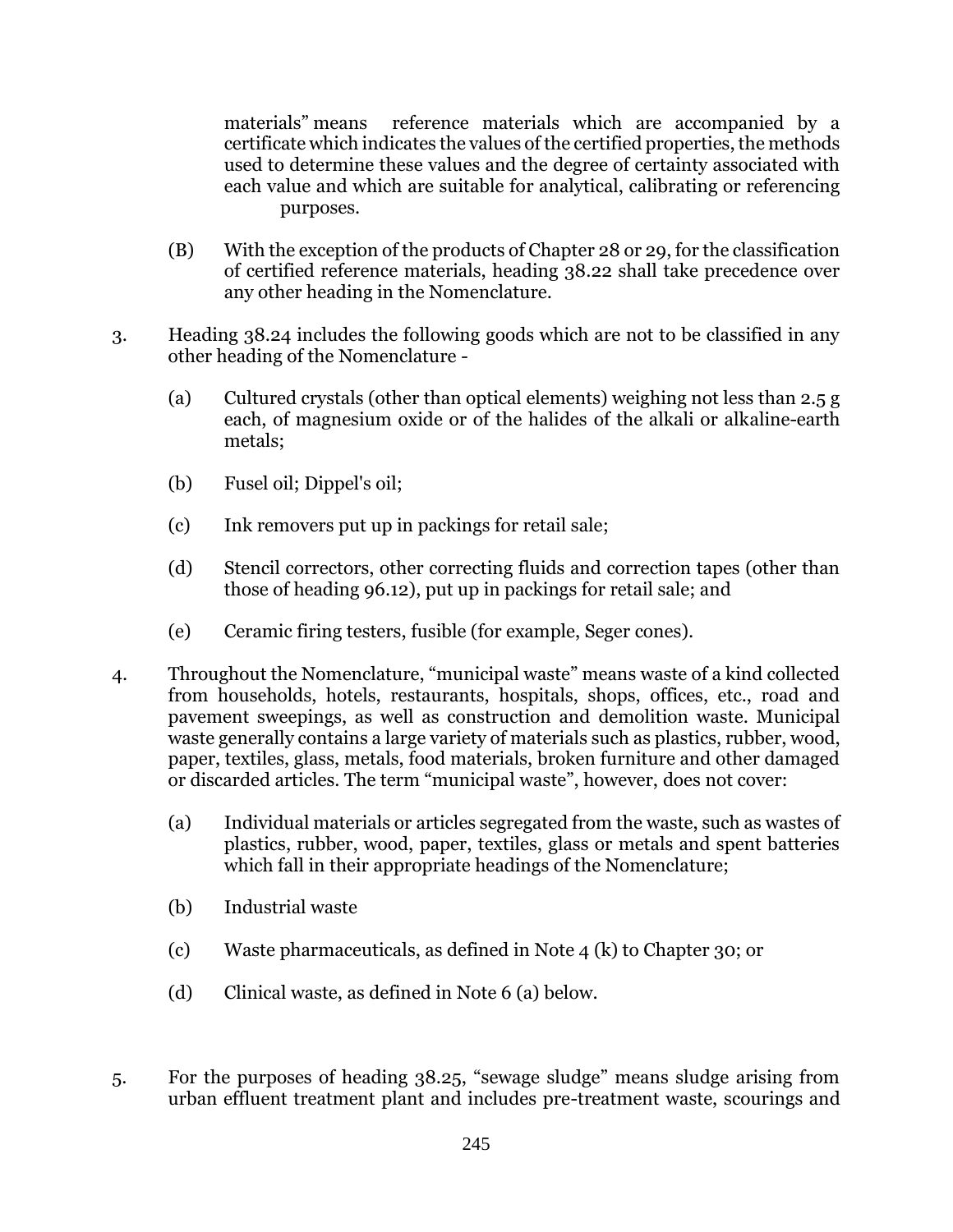unstabilised sludge. Stabilised sludge when suitable for use as fertilizer is excluded (Chapter 31).

- 6. For the purposes of heading 38.25, the expression "other wastes" applies to:
	- (a) Clinical waste, that is, contaminated waste arising from medical research, diagnosis, treatment or other medical, surgical, dental or veterinary procedures, which often contain pathogens and pharmaceutical substances and require special disposal procedures (for example, soiled dressings, used gloves and used syringes);
	- (b) Waste organic solvents;
	- (c) Wastes of metal pickling liquors, hydraulic fluids, brake fluids and antifreezing fluids; and
	- (d) Other wastes from chemical or allied industries.

The expression "other wastes" does not, however, cover wastes which contain mainly petroleum oils or oils obtained from bituminous minerals (heading 27.10).

7. For the purposes of heading 38.26, the term "biodiesel" means mono-alkyl esters of fatty acids of a kind used as a fuel, derived from animal or vegetable fats and oils whether or not used.

## **Subheading Notes.**

1. Subheadings 3808.52 and 3808.59 cover only goods of heading 38.08, containing one or more of the following substances: alachlor (ISO); aldicarb (ISO); aldrin (ISO); azinphos-methyl (ISO); binapacryl (ISO); camphechlor (ISO) (toxaphene); captafol (ISO); chlordane (ISO); chlordimeform (ISO); chlorobenzilate (ISO); DDT (ISO) (clofenotane (INN), 1,1,1-trichloro-2,2-bis(p-chlorophenyl)ethane); dieldrin (ISO, INN); 4,6-dinitro-o-cresol (DNOC (ISO)) or its salts; dinoseb (ISO), its salts or its esters; endosulfan (ISO); ethylene dibromide (ISO) (1,2 dibromoethane); ethylene dichloride (ISO) (1,2-dichloroethane); fluoroacetamide (ISO); heptachlor (ISO); hexachlorobenzene (ISO); 1,2,3,4,5,6 hexachlorocyclohexane (HCH (ISO)), including lindane (ISO, INN); mercury compounds; methamidophos (ISO); monocrotophos (ISO); oxirane (ethylene oxide); parathion (ISO); parathion-methyl (ISO) (methyl-parathion); penta- and octabromodiphenyl ethers; pentachlorophenol (ISO), its salts or its esters; perfluorooctane sulphonic acid and its salts; perfluorooctane sulphonamides; perfluorooctane sulphonyl fluoride; phosphamidon (ISO); 2,4,5-T (ISO) (2,4,5 trichlorophenoxyacetic acid), its salts or its esters; tributyltin compounds.

Subheading 3808.59 also covers dustable powder formulations containing a mixture of benomyl (ISO), carbofuran (ISO) and thiram (ISO).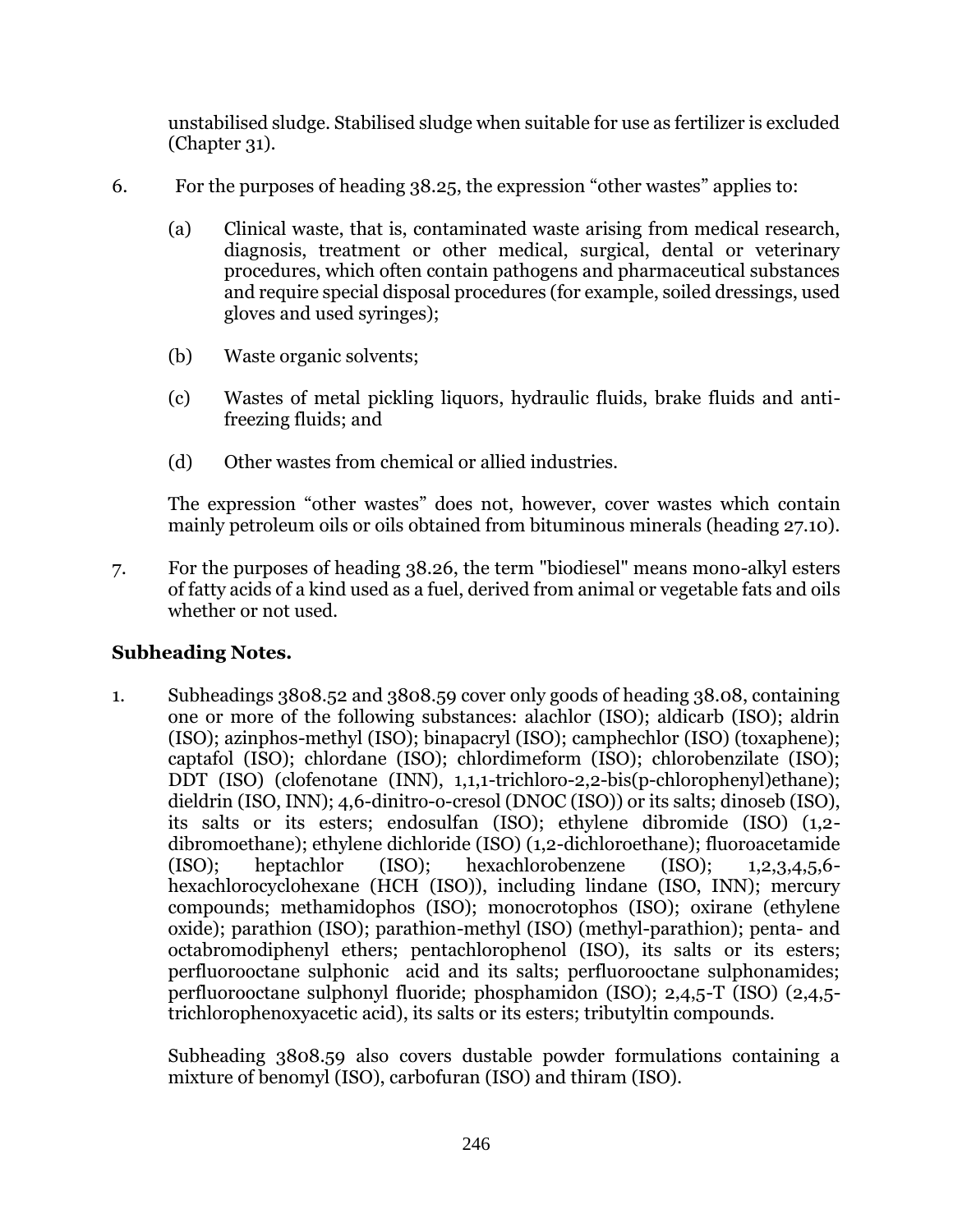- 2. Subheadings 3808.61 to 3808.69 cover only goods of heading 38.08, containing alpha-cypermethrin (ISO), bendiocarb (ISO), bifenthrin (ISO), chlorfenapyr (ISO), cyfluthrin (ISO), deltamethrin (INN, ISO), etofenprox (INN), fenitrothion (ISO), lambda-cyhalothrin (ISO), malathion (ISO), pirimiphos-methyl (ISO) or propoxur (ISO).
- 3. Subheadings 3824.81 to 3824.88 cover only mixtures and preparations containing one or more of the following substances : oxirane (ethylene oxide), polybrominated biphenyls (PBBs), polychlorinated biphenyls (PCBs), polychlorinated terphenyls (PCTs), tris(2,3-dibromopropyl) phosphate, aldrin (ISO), camphechlor (ISO) (toxaphene), chlordane (ISO), chlordecone (ISO), DDT (ISO) (clofenotane (INN), 1,1,1-trichloro-2,2-bis(p-chlorophenyl)ethane), dieldrin (ISO, INN), endosulfan (ISO), endrin (ISO), heptachlor (ISO), mirex (ISO), 1,2,3,4,5,6 hexachlorocyclohexane (HCH (ISO)), including lindane (ISO, INN), pentachlorobenzene (ISO), hexachlorobenzene (ISO), perfluorooctane sulphonic acid, its salts, perfluorooctane sulphonamides, perfluorooctane sulphonyl fluoride or tetra-, penta-, hexa-, hepta- or octabromodiphenyl ethers.
- 4. For the purposes of subheadings 3825.41 and 3825.49, "waste organic solvents" are wastes containing mainly organic solvents, not fit for further use as presented as primary products, whether or not intended for recovery of the solvents.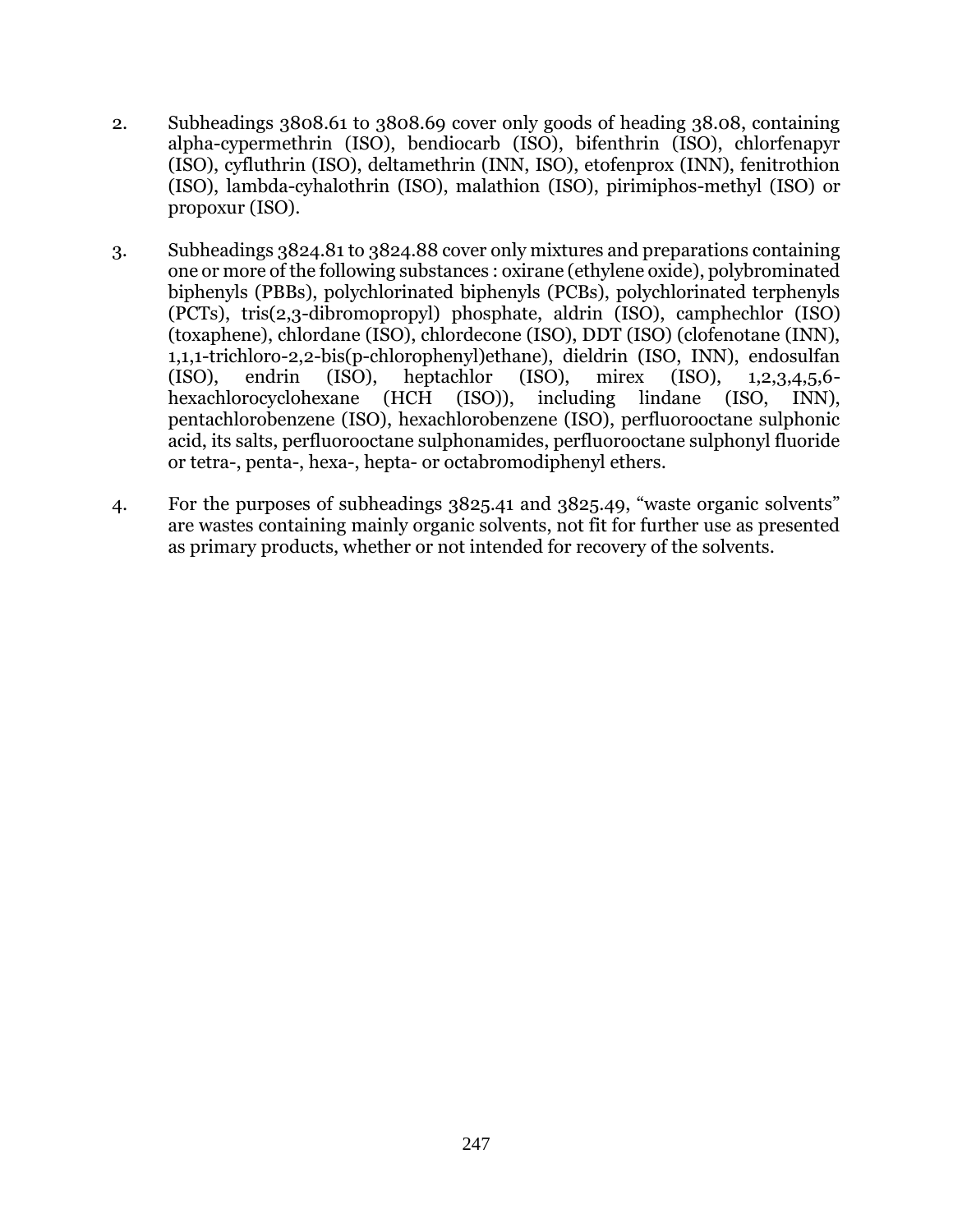| <b>HS</b> | <b>CET</b> | PR1 | <b>DESCRIPTION OF GOODS</b>                                                                                                                                                                                                                                              | <b>DUTY</b><br><b>RATE</b> | <b>UNIT</b> | <b>SITC</b><br><b>REV4</b> |
|-----------|------------|-----|--------------------------------------------------------------------------------------------------------------------------------------------------------------------------------------------------------------------------------------------------------------------------|----------------------------|-------------|----------------------------|
| 38.01     |            |     | Artificial graphite; colloidal or semi-colloidal<br>graphite; preparations based on graphite or other<br>carbon in the form of pastes, blocks, plates or other<br>semi-manufactures.                                                                                     |                            |             |                            |
| 3801.10   | 00         |     | - Artificial graphite                                                                                                                                                                                                                                                    | 5%                         | kg          | 598.611                    |
| 3801.20   | 00         |     | - Colloidal or semi-colloidal graphite                                                                                                                                                                                                                                   | 5%                         | kg          | 598.612                    |
| 3801.30   | 00         |     | - Carbonaceous pastes for electrodes and similar pastes for<br>furnace linings                                                                                                                                                                                           | 5%                         | kg          | 598.613                    |
| 3801.90   | 00         |     | - Other                                                                                                                                                                                                                                                                  | 5%                         | kg          | 598.619                    |
| 38.02     |            |     | Activated carbon; activated natural mineral products;<br>animal black, including spent animal black.                                                                                                                                                                     |                            |             |                            |
| 3802.10   | 00         |     | - Activated carbon                                                                                                                                                                                                                                                       | 5%                         | kg          | 598.64                     |
| 3802.90   | 00         |     | - Other                                                                                                                                                                                                                                                                  | 5%                         | kg/1        | 598.65                     |
| 3803.00   | 00         |     | Tall oil, whether or not refined.                                                                                                                                                                                                                                        | 5%                         | kg/1        | 598.11                     |
| 3804.00   | 00         |     | Residual lyes from the manufacture of wood pulp,<br>whether or not concentrated, desugared or chemically<br>treated, including lignin sulphonates, but excluding tall<br>oil of heading 38.03.                                                                           | 5%                         | kg          | 598.12                     |
| 38.05     |            |     | Gum, wood or sulphate turpentine and other terpenic<br>oils produced by the distillation or other treatment of<br>coniferous woods; crude dipentene; sulphite<br>turpentine and other crude para-cymene; pine oil<br>containing alpha-terpineol as the main constituent. |                            |             |                            |
| 3805.10   | 00         |     | - Gum, wood or sulphate turpentine oils                                                                                                                                                                                                                                  | 5%                         | kg/1        | 598.131                    |
| 3805.90   | 00         |     | - Other:                                                                                                                                                                                                                                                                 |                            |             |                            |
| 3805.90   | 10         |     | - - - Pine oil                                                                                                                                                                                                                                                           | 5%                         | kg/1        | 598.132                    |
| 3805.90   | 90         |     | $--$ Other                                                                                                                                                                                                                                                               | 5%                         | kg/1        | 598.139                    |
| 38.06     |            |     | Rosin and resin acids, and derivatives thereof; rosin<br>spirit and rosin oils; run gums.                                                                                                                                                                                |                            |             |                            |
| 3806.10   | 00         |     | - Rosin and resin acids                                                                                                                                                                                                                                                  | 5%                         | kg          | 598.141                    |
| 3806.20   | 00         |     | - Salts of rosin, of resin acids or of derivatives of rosin or<br>resin acids, other than salts of rosin adducts                                                                                                                                                         | 5%                         | kg          | 598.142                    |
| 3806.30   | 00         |     | - Ester gums                                                                                                                                                                                                                                                             | 5%                         | kg          | 598.143                    |
| 3806.90   | 00         |     | - Other                                                                                                                                                                                                                                                                  | 5%                         | kg          | 598.149                    |
| 3807.00   | $\bf{00}$  |     | Wood tar; wood tar oils; wood creosote; wood naphtha;<br>vegetable pitch; brewers' pitch and similar preparations<br>based on rosin, resin acids or on vegetable pitch.                                                                                                  | 5%                         | kg/1        | 598.18                     |
| 38.08     |            |     | Insecticides, rodenticides, fungicides, herbicides,<br>anti-sprouting products and plant-growth regulators,                                                                                                                                                              |                            |             |                            |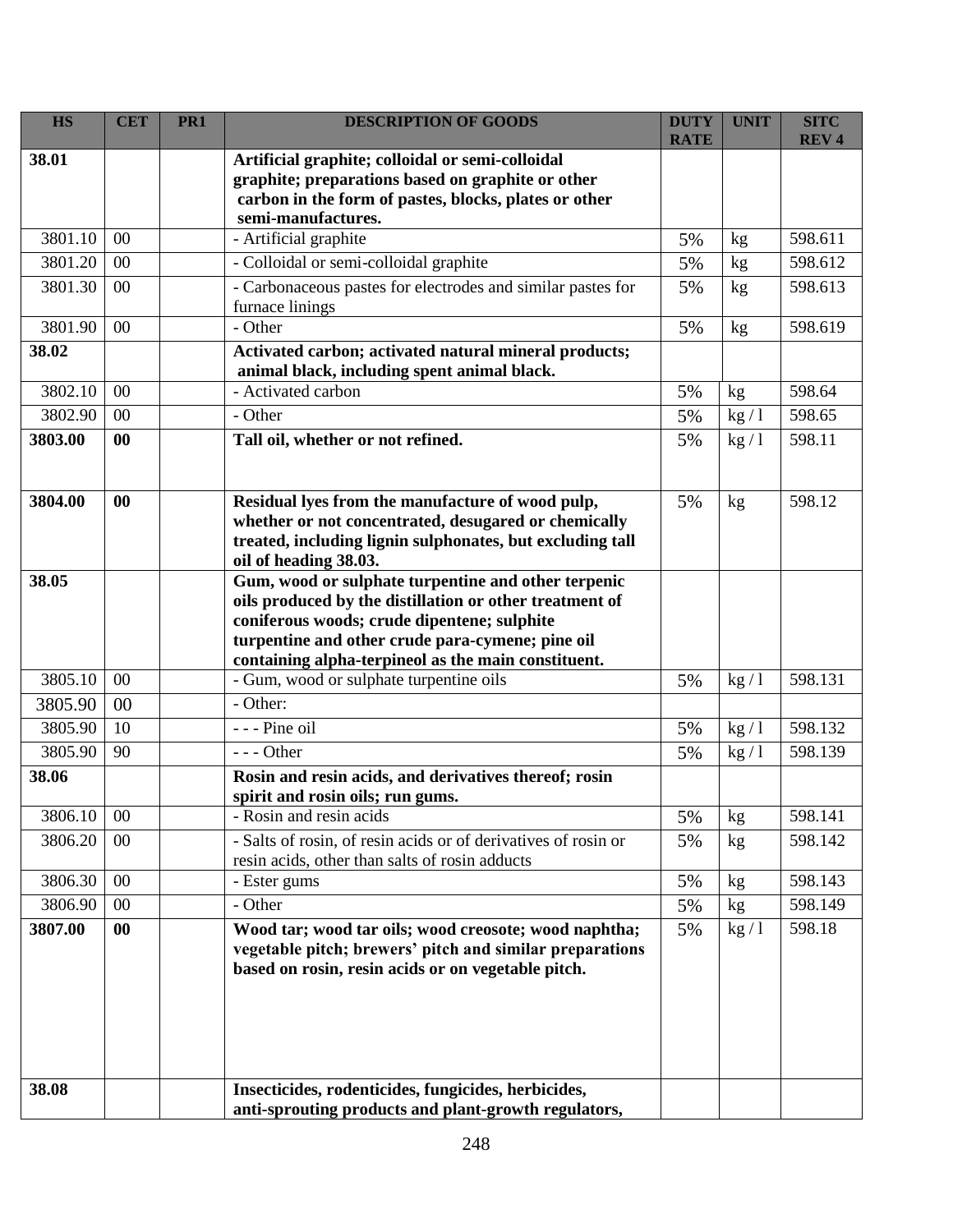| <b>HS</b> | <b>CET</b> | PR1 | <b>DESCRIPTION OF GOODS</b>                                                                                                                                                                      | <b>DUTY</b><br><b>RATE</b> | <b>UNIT</b>     | <b>SITC</b><br><b>REV4</b> |
|-----------|------------|-----|--------------------------------------------------------------------------------------------------------------------------------------------------------------------------------------------------|----------------------------|-----------------|----------------------------|
|           |            |     | disinfectants and similar products, put up in forms<br>or packings for retail sale or as preparations or<br>articles (for example, sulphur-treated bands, wicks<br>and candles, and fly-papers). |                            |                 |                            |
| 3808.50   |            |     | - Goods specified in Subheading Note 1 to this Chapter:                                                                                                                                          |                            |                 |                            |
| 3808.52   | 00         |     | - - DDT (ISO) (clofencotane (INN)), in packings of a net<br>weight content not exceeding 300g                                                                                                    | Free                       | kg              | 591.1311                   |
| 3808.59   | 00         |     | - - Other                                                                                                                                                                                        | Free                       | kg              | 591.1319                   |
| 3808.60   | 00         |     | - Goods specified in Subheading Note 2 to this Chapter:                                                                                                                                          |                            |                 |                            |
| 3808.61   | 00         |     | - - In packings of a net weight content not exceeding 300 g                                                                                                                                      | Free                       | kg              | 591.1121                   |
| 3808.62   | 00         |     | - - In packings of a net weight content exceeding 300 g but<br>not exceeding 7.5 kg                                                                                                              | Free                       | kg              | 591.1122                   |
| 3808.69   | 00         |     | - - Other                                                                                                                                                                                        | Free                       | kg              | 591.1129                   |
| 3808.90   | 00         |     | - Other:                                                                                                                                                                                         |                            |                 |                            |
| 3808.91   | 00         |     | - - Insecticides:                                                                                                                                                                                |                            |                 |                            |
| 3808.91   | 10         |     | - - - For use in agriculture as approved by the Competent<br>Authority, whether or not put up in forms or packing for<br>retail sale                                                             | Free                       | kg              | 591.11                     |
| 3808.91   | 20         |     | - - - Mosquito coils                                                                                                                                                                             | 20%                        | kg              | 591.12                     |
| 3808.91   | 30         |     | --- Other, put up in forms or packings for retail sale or as<br>preparations or articles                                                                                                         | 20%                        | kg              | 591.13                     |
| 3808.91   | 90         |     | --- Other                                                                                                                                                                                        | Free                       | kg              | 591.19                     |
| 3808.92   | 00         |     | - - Fungicides                                                                                                                                                                                   | Free                       | kg              | 591.419                    |
| 3808.93   | 00         |     | - - Herbicides, anti-sprouting products and plant-growth<br>regulators:                                                                                                                          |                            |                 |                            |
| 3808.93   | 10         |     | --- Herbicides                                                                                                                                                                                   | Free                       | kg              | 591.31                     |
| 3808.93   | 20         |     | - - - Anti-sprouting products                                                                                                                                                                    | Free                       | kg              | 591.32                     |
| 3808.93   | 30         |     | --- Plant growth regulators                                                                                                                                                                      | Free                       | kg              | 591.33                     |
| 3808.94   | 00         |     | - - Disinfectants:                                                                                                                                                                               |                            |                 |                            |
| 3808.94   | 10         |     | --- Put up in forms or packings of a net weight not<br>exceeding 6 kg or as articles                                                                                                             | 20%                        | kg              | 591.411                    |
| 3808.94   | 90         |     | $--$ Other                                                                                                                                                                                       | 5%                         | kg              | 591.419                    |
| 3808.99   |            |     | - - Other:                                                                                                                                                                                       |                            |                 |                            |
| 3808.99   | 10         |     | - - - Rodenticides:                                                                                                                                                                              |                            |                 |                            |
| 3808.99   | 11         |     | ---- Put up in forms or packings of a net weight not<br>exceeding 6 kg or as articles                                                                                                            | 20%                        | kg              | 591.491                    |
| 3808.99   | 19         |     | $---Other$                                                                                                                                                                                       | Free                       | kg              | 591.419                    |
| 3808.99   | 20         |     | Pesticides:                                                                                                                                                                                      |                            |                 |                            |
| 3808.99   | 21         |     | - - - For use in agriculture as approved by the Competent<br>Authority, whether or not in retail packages                                                                                        | Free                       |                 |                            |
| 3808.99   | 29         |     | Other                                                                                                                                                                                            | 20%                        |                 |                            |
| 3808.99   | 90         |     | $--$ Other:                                                                                                                                                                                      |                            |                 |                            |
| 3808.99   | 91         |     | ---- Put up in forms or packings of a net weight not<br>exceeding 6 kg or as articles                                                                                                            | 20%                        | kg <sub>2</sub> | 91/493                     |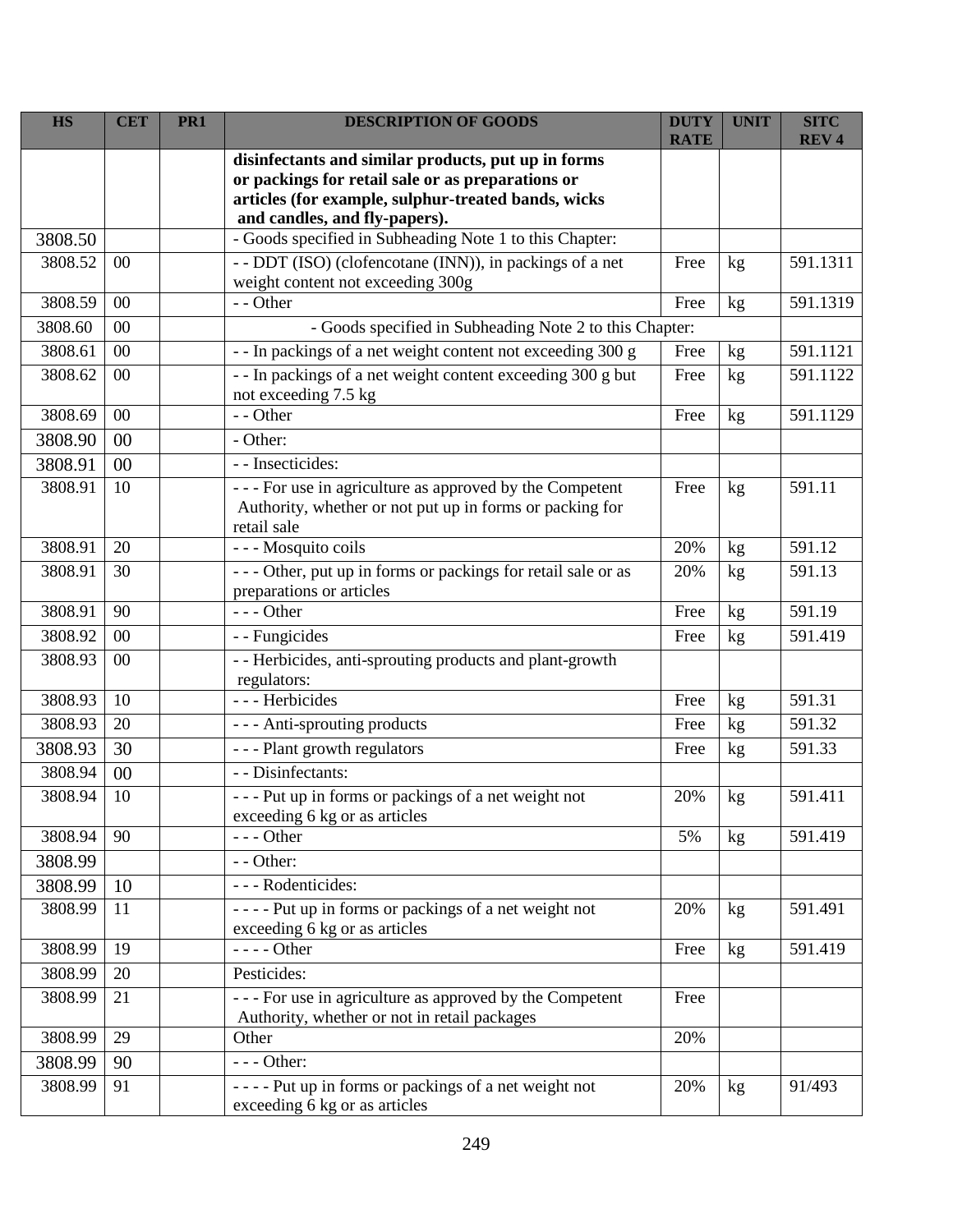| <b>HS</b> | <b>CET</b> | PR1 | <b>DESCRIPTION OF GOODS</b>                                                                               | <b>DUTY</b> | <b>UNIT</b> | <b>SITC</b> |
|-----------|------------|-----|-----------------------------------------------------------------------------------------------------------|-------------|-------------|-------------|
|           | 99         |     |                                                                                                           | <b>RATE</b> |             | <b>REV4</b> |
| 3808.99   |            |     | $--- Other$                                                                                               | Free        | kg          | 591.499     |
| 38.09     |            |     | Finishing agents, dye carriers to accelerate the dyeing                                                   |             |             |             |
|           |            |     | or fixing of dyestuffs and other products and<br>preparations (for example, dressings and mordants),      |             |             |             |
|           |            |     | of a kind used in the textile, paper, leather or like                                                     |             |             |             |
|           |            |     | industries, not elsewhere specified or included.                                                          |             |             |             |
| 3809.10   | 00         |     | - With a basis of amylaceous substances                                                                   | 5%          | kg          | 598.911     |
| 3809.90   |            |     | - Other:                                                                                                  |             |             |             |
| 3809.91   | 00         |     | - - Of a kind used in the textile or like industries                                                      | 5%          | kg          | 598.912     |
| 3809.92   | 00         |     | - - Of a kind used in the paper or like industries                                                        | 5%          | kg          | 598.913     |
| 3809.93   | 00         |     | - - Of a kind used in the leather or like industries                                                      | 5%          | kg          | 598.914     |
| 38.10     |            |     | Pickling preparations for metal surfaces; fluxes and                                                      |             |             |             |
|           |            |     | other auxiliary preparations for soldering, brazing or                                                    |             |             |             |
|           |            |     | welding; soldering, brazing or welding powders and                                                        |             |             |             |
|           |            |     | pastes consisting of metal and other materials;                                                           |             |             |             |
|           |            |     | preparations of a kind used as cores or coatings for                                                      |             |             |             |
| 3810.10   | 00         |     | welding electrodes or rods.<br>- Pickling preparations for metal surfaces; soldering, brazing             | 5%          | kg          | 598.961     |
|           |            |     | or welding powders and pastes consisting of metal and other                                               |             |             |             |
|           |            |     | materials                                                                                                 |             |             |             |
| 3810.90   | 00         |     | - Other                                                                                                   | 5%          | kg          | 598.969     |
|           |            |     |                                                                                                           |             |             |             |
| 38.11     |            |     | Anti-knock preparations, oxidation inhibitors, gum                                                        |             |             |             |
|           |            |     | inhibitors, viscosity improvers, anti-corrosive                                                           |             |             |             |
|           |            |     | preparations and other prepared additives, fo<br>r mineral oils (including gasoline) or for other liquids |             |             |             |
|           |            |     | used for the same purposes as mineral oils.                                                               |             |             |             |
| 3811.10   |            |     | - Anti-knock preparations:                                                                                |             |             |             |
| 3811.11   | $00\,$     |     | - - Based on lead compounds                                                                               | 5%          | kg          | 597.211     |
| 3811.19   | 00         |     | - - Other                                                                                                 | 5%          | kg          | 597.219     |
| 3811.20   |            |     | - Additives for lubricating oils:                                                                         |             |             |             |
| 3811.21   | $00\,$     |     | - - Containing petroleum oils or oils obtained from                                                       | 5%          | kg          | 597.251     |
|           |            |     | bituminous minerals                                                                                       |             |             |             |
| 3811.29   | 00         |     | - - Other                                                                                                 | 5%          | kg          | 597.259     |
| 3811.90   | $00\,$     |     | - Other                                                                                                   | 5%          | kg          | 597.29      |
| 38.12     |            |     | Prepared rubber accelerators; compound plasticisers                                                       |             |             |             |
|           |            |     | for rubber or plastics, not elsewhere specified or                                                        |             |             |             |
|           |            |     | included; anti-oxidising preparations and other                                                           |             |             |             |
| 3812.10   | 00         |     | compound stabilizers for rubber or plastics.<br>- Prepared rubber accelerators                            | 5%          | kg          | 598.63      |
|           |            |     | - Compound plasticisers for rubber or plastics                                                            |             |             |             |
| 3812.20   | $00\,$     |     |                                                                                                           | 5%          | kg          | 598.931     |
| 3812.30   | $00\,$     |     | - Anti-oxidising preparations and other compound<br>stabilizers for rubber or plastics:                   |             |             |             |
| 3812.31   | $00\,$     |     | -- Mixtures of oligomers of 2,2,4-trimethyl-1,2-                                                          | 5%          | kg          | 598.932     |
|           |            |     | dihydroquinoline (TMQ)                                                                                    |             |             |             |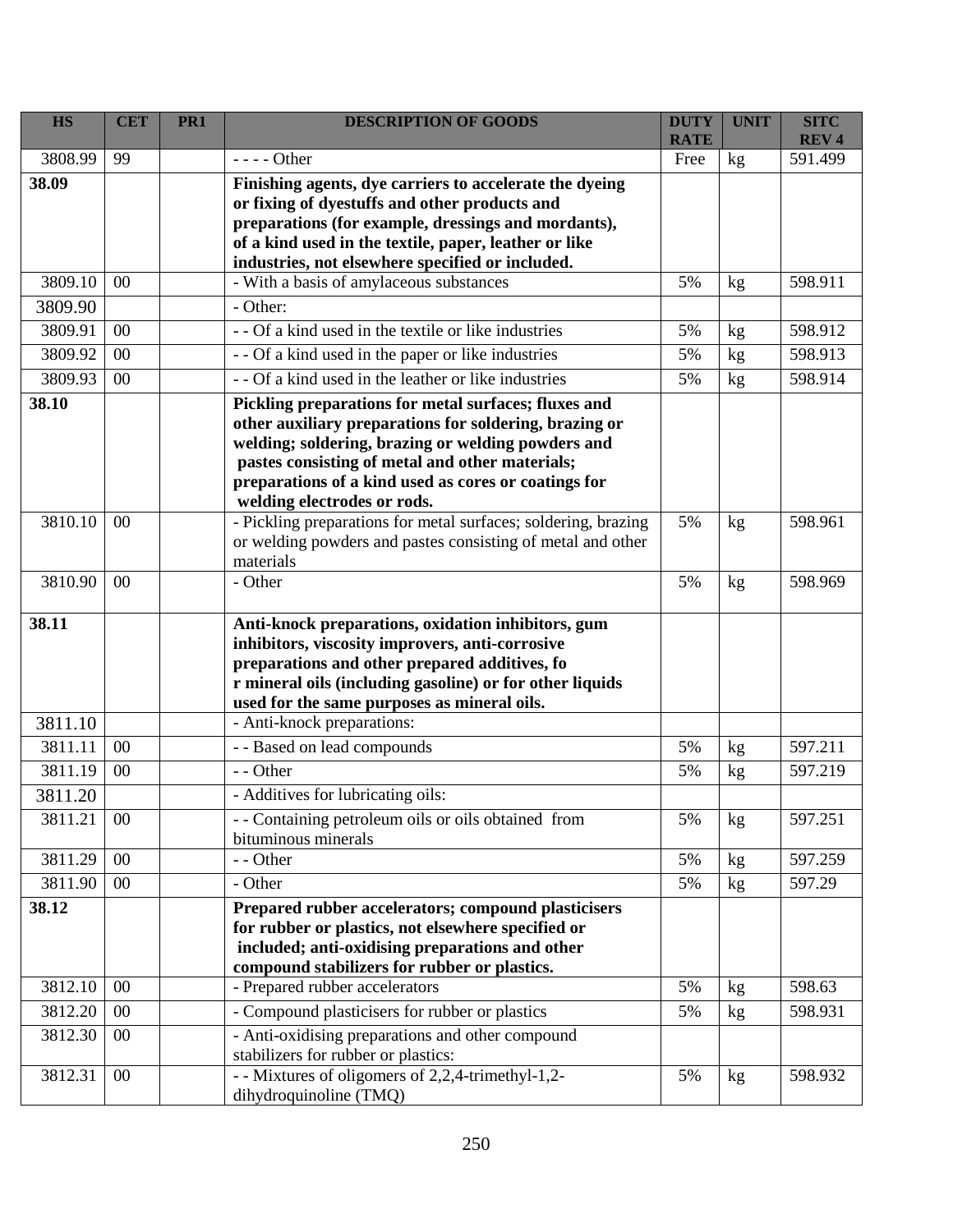| <b>HS</b> | <b>CET</b> | PR <sub>1</sub> | <b>DESCRIPTION OF GOODS</b>                                                                                        | <b>DUTY</b><br><b>RATE</b> | <b>UNIT</b> | <b>SITC</b><br><b>REV4</b> |
|-----------|------------|-----------------|--------------------------------------------------------------------------------------------------------------------|----------------------------|-------------|----------------------------|
| 3812.39   | 00         |                 | - - Other                                                                                                          | 5%                         | kg          | 598.932                    |
| 3813.00   | 00         |                 | Preparations and charges for fire-extinguishers; charged                                                           | Free                       | kg          | 598.94                     |
|           |            |                 | fire-extinguishing grenades.                                                                                       |                            |             |                            |
| 3814      |            |                 | Organic composite solvents and thinners, not                                                                       |                            |             |                            |
|           |            |                 | elsewhere specified or included; prepared paint or                                                                 |                            |             |                            |
| 3814.00   | 10         |                 | varnish removers.<br>- - - Thinners including reducers                                                             | 15%                        |             | 533.551                    |
|           |            |                 |                                                                                                                    |                            | kg          |                            |
| 3814.00   | 90         |                 | $--$ Other                                                                                                         | Free                       | kg          | 533.559                    |
| 38.15     |            |                 | Reaction initiators, reaction accelerators and catalytic<br>preparations, not elsewhere specified or included.     |                            |             |                            |
| 3815.10   |            |                 | - Supported catalysts:                                                                                             |                            |             |                            |
| 3815.11   | $00\,$     |                 | - With nickel or nickel compounds as the active substance                                                          | 5%                         | kg          | 598.81                     |
| 3815.12   | 00         |                 |                                                                                                                    | 5%                         |             | 598.83                     |
|           |            |                 | - - With precious metal or precious metal compounds as the<br>active substance                                     |                            | kg          |                            |
| 3815.19   | 00         |                 | - - Other                                                                                                          | 5%                         | kg          | 598.85                     |
| 3815.90   | 00         |                 | - Other                                                                                                            | 5%                         | kg          | 598.89                     |
| 3816      |            |                 | Refractory cements, mortars, concretes and similar                                                                 |                            |             |                            |
|           |            |                 | compositions, other than products of heading 38.01.                                                                |                            |             |                            |
| 3816.00   | 10         |                 | - Mortars                                                                                                          | 5%                         | kg          | 662.331                    |
| 3816.00   | 90         |                 | - Other                                                                                                            | 5%                         | kg          | 662.339                    |
| 3817      |            |                 | Mixed alkylbenzenes and mixed alkylnaphtha-lenes,                                                                  |                            |             |                            |
|           |            |                 | other than those of heading 27.07 or 29.02.                                                                        |                            |             |                            |
| 3817.00   | 10         |                 | - Mixed alkylbenzenes                                                                                              | 5%                         | kg          | 598.41                     |
| 3817.00   | 90         |                 | - Mixed alkylnaphthalenes                                                                                          | 5%                         | kg          | 598.45                     |
| 3818.00   | 60         |                 | Chemical elements doped for use in electronics, in the                                                             | 5%                         | kg          | 598.5                      |
|           |            |                 | form of discs, wafers or similar forms; chemical                                                                   |                            |             |                            |
|           |            |                 | compounds doped for use in electronics.                                                                            |                            |             |                            |
| 3819.00   | 00         |                 | Hydraulic brake fluids and other prepared liquids for<br>hydraulic transmission, not containing or containing less | 15%                        | kg          | 597.31                     |
|           |            |                 | than 70% by weight of petroleum oils or oils obtained                                                              |                            |             |                            |
|           |            |                 | from bituminous minerals.                                                                                          |                            |             |                            |
| 3820      |            |                 | Anti-freezing preparations and prepared de-icing                                                                   |                            |             |                            |
|           |            |                 | fluids.                                                                                                            |                            |             |                            |
| 3820.00   | 10         |                 | - - - Anti-freezing preparations                                                                                   | 15%                        | kg          | 597.331                    |
| 3820.00   | 20         |                 | --- Prepared de-icing fluids                                                                                       | 5%                         | kg          | 597.332                    |
| 3821.00   | 00         |                 | Prepared culture media for the development or                                                                      | 5%                         | kg          | 598.67                     |
|           |            |                 | maintenance of micro-organisms (including viruses and                                                              |                            |             |                            |
|           |            |                 | the like) or of plant, human or animal cells.                                                                      |                            |             |                            |
| 3822.00   | 00         |                 | Diagnostic or laboratory reagents on a backing,                                                                    | 5%                         | kg          | 598.69                     |
|           |            |                 | prepared diagnostic or laboratory reagents whether or<br>not on a backing, other than those of heading 30.02 or    |                            |             |                            |
|           |            |                 | 30.06; certified reference materials.                                                                              |                            |             |                            |
| 38.23     |            |                 | Industrial moncarboxylic fatty acids; acid oils from                                                               |                            |             |                            |
|           |            |                 | refining; industrial fatty alcohols.                                                                               |                            |             |                            |
| 3823.10   |            |                 | - Industrial moncarboxylic fatty acids; acid oils from                                                             |                            |             |                            |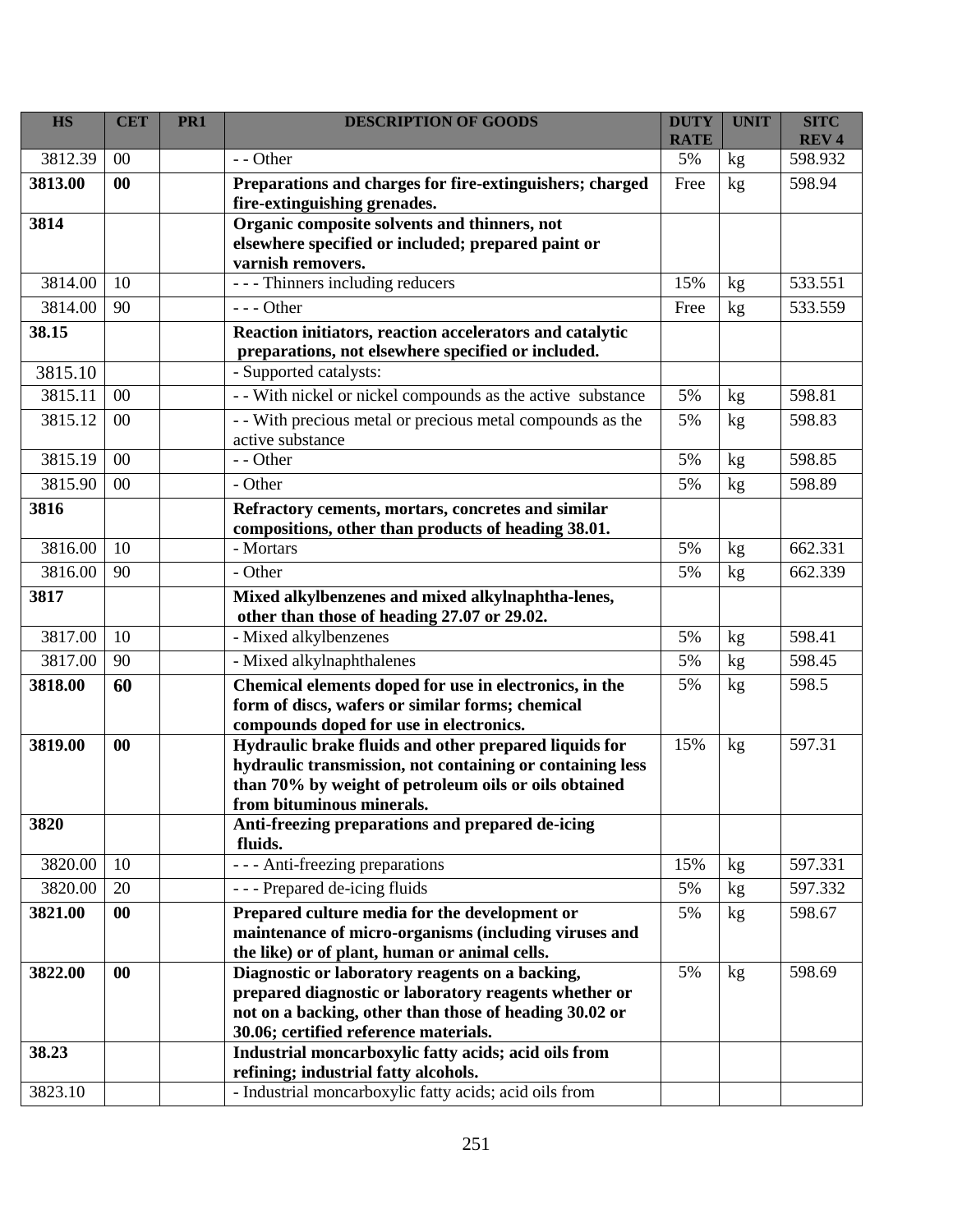| <b>HS</b> | <b>CET</b> | PR <sub>1</sub> | <b>DESCRIPTION OF GOODS</b>                                                                                                                                                                                                       | <b>DUTY</b><br><b>RATE</b> | <b>UNIT</b> | <b>SITC</b><br><b>REV4</b> |
|-----------|------------|-----------------|-----------------------------------------------------------------------------------------------------------------------------------------------------------------------------------------------------------------------------------|----------------------------|-------------|----------------------------|
|           |            |                 | refining:                                                                                                                                                                                                                         |                            |             |                            |
| 3823.11   | 00         |                 | - - Stearic acid                                                                                                                                                                                                                  | Free                       | kg          | 431.311                    |
| 3823.12   | 00         |                 | - - Oleic acid                                                                                                                                                                                                                    | Free                       | kg          | 431.312                    |
| 3823.13   | 00         |                 | - - Tall oil fatty acids                                                                                                                                                                                                          | Free                       | kg          | 431.313                    |
| 3823.19   | 00         |                 | - - Other                                                                                                                                                                                                                         | Free                       | kg          | 431.319                    |
| 3823.70   | 00         |                 | - Industrial fatty alcohols                                                                                                                                                                                                       | Free                       | kg          | 512.17                     |
| 38.24     |            |                 | Prepared binders for foundry moulds or cores; chemical<br>products and preparations of the chemical or allied<br>industries (including those consisting of mixtures of<br>natural products), not elsewhere specified or included. |                            |             |                            |
| 3824.10   | 00         |                 | - Prepared binders for foundry moulds or cores                                                                                                                                                                                    | 5%                         | kg          | 598.991                    |
| 3824.30   | 00         |                 | - Non-agglomerated metal carbides mixed together or with<br>metallic binders                                                                                                                                                      | 5%                         | kg          | 598.993                    |
| 3824.40   | 00         |                 | - Prepared additives for cements, mortars or concretes                                                                                                                                                                            | 5%                         | kg          | 598.97                     |
| 3824.50   | 00         |                 | - Non-refractory mortars and concretes                                                                                                                                                                                            | 5%                         | kg          | 598.98                     |
| 3824.60   | 00         |                 | - Sorbitol other than that of subheading 2905.44                                                                                                                                                                                  | 5%                         | kg          | 598.994                    |
| 3824.70   |            |                 | - Mixtures containing halogenated derivatives of methane,<br>ethane or propane:                                                                                                                                                   |                            |             |                            |
| 3824.71   | 00         |                 | - - Containing chlorofluorocarbons (CFCs), whether or not<br>containing hydrochlorofluorocarbons (HCFCs),<br>perfluorocarbons (PFCs) or hydrofluorocarbons (HFCs)                                                                 | 5%                         | kg          | 598.9951                   |
| 3824.72   | 00         |                 | - - Containing bromochlorodifluoromethane,<br>bromotrifluoromethane or dibromotetrafluoroethanes                                                                                                                                  | 5%                         | kg          | 598.9952                   |
| 3824.73   | 00         |                 | - - Containing hydrobromofluorocarbons (HBFCs)                                                                                                                                                                                    | 5%                         | kg          | 598.9953                   |
| 3824.74   | 00         |                 | - - Containing hydrochlorofluorocarbons (HCFCs), whether<br>or not containing perfluorocarbons (PFCs) or<br>hydrofluorocarbons (HFCs), but not containing<br>chlorofluorocarbons (CFCs)                                           | 5%                         | kg          | 598.9954                   |
| 3824.75   | 00         |                 | - - Containing carbon tetrachloride                                                                                                                                                                                               | 5%                         | kg          | 598.9955                   |
| 3824.76   | $00\,$     |                 | -- Containing 1,1,1-trichloroethane (methyl chloroform)                                                                                                                                                                           | 5%                         | kg          | 598.9956                   |
| 3824.77   | $00\,$     |                 | - - Containing bromomethane (methyl bromide) or<br>bromochloromethane                                                                                                                                                             | 5%                         | kg          | 598.9957                   |
| 3824.78   | $00\,$     |                 | - - Containing perfluorocarbons (PFCs) or<br>hydrofluorocarbons (HFCs), but not containing<br>chlorofluorocarbons (CFCs) or hydrochlorofluorocarbons<br>(HCFCs)                                                                   | 5%                         | kg          | 598.9958                   |
| 3824.79   | $00\,$     |                 | - - Other                                                                                                                                                                                                                         | 5%                         | kg          | 598.9959                   |
| 3824.80   |            |                 | - Goods specified in Subheading Note 3 to this Chapter:                                                                                                                                                                           |                            |             |                            |
| 3824.81   | $00\,$     |                 | - - Containing oxirane (ethylene oxide)                                                                                                                                                                                           | 5%                         | kg          | 598.9961                   |
| 3824.82   | $00\,$     |                 | - - Containing polychlorinated biphenyls (PCBs),<br>polychlorinated terphenyls (PCTs) or polybrominated<br>biphenyls (PBBs)                                                                                                       | 5%                         | kg          | 598.9962                   |
| 3824.83   | 00         |                 | - - Containing tris(2,3-dibromopropyl) phosphate                                                                                                                                                                                  | 5%                         | kg          | 598.9963                   |